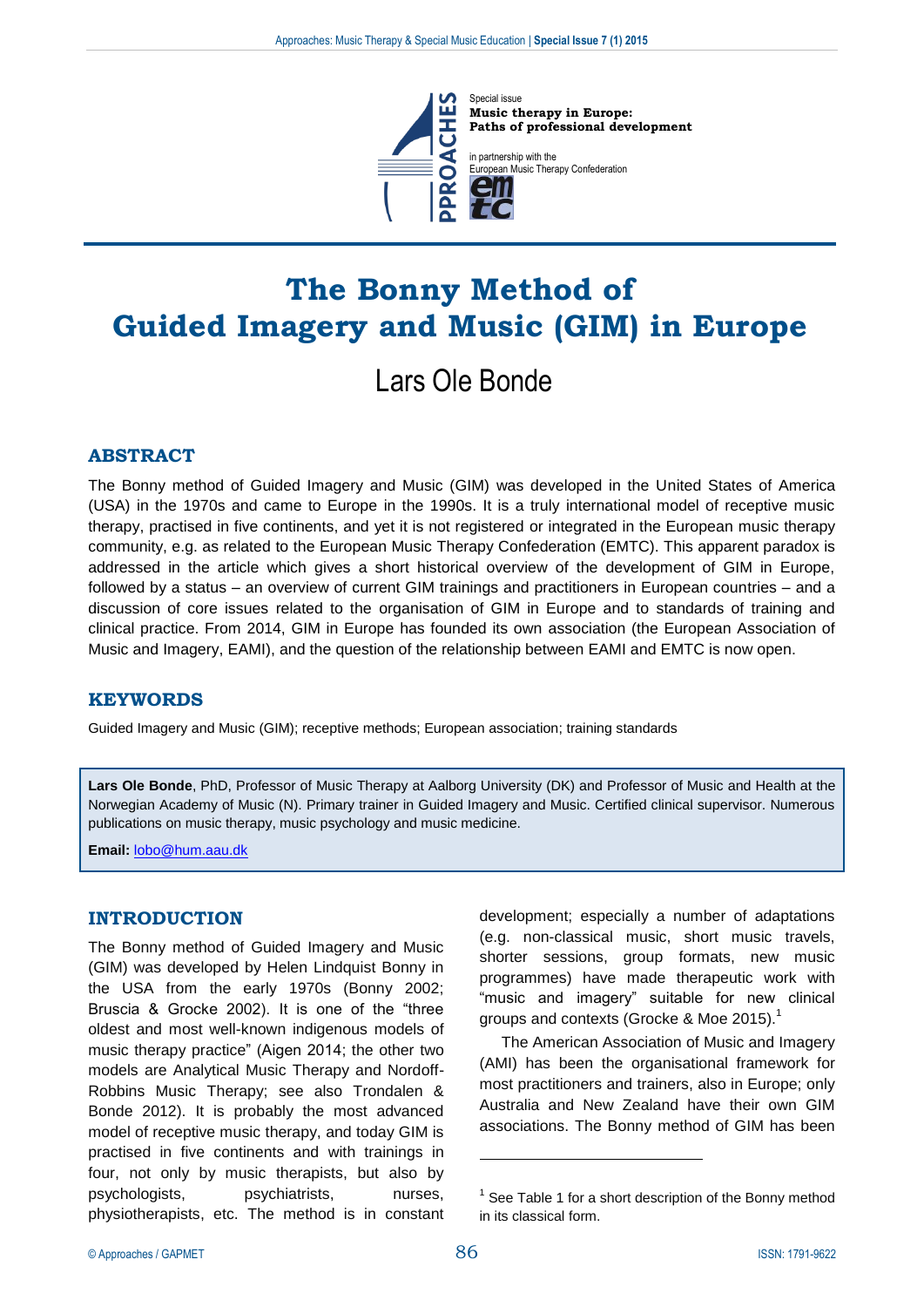practised and trained in Europe since the early 1990s, and European conferences have been held since 1996. For many years, there has been a loose network organisation, since 2006 labelled the European Network of Guided Imagery and Music. In September 2014, at the  $11<sup>th</sup>$  European GIM Conference in Berlin, it was decided to form an (interim) association called European Association of Imagery (EAMI). Specific issues shall be explored in the two years period up to the next conference in Athens, Greece 2016, and then EAMI may constitute itself as the organisational framework of GIM training and clinical practice in Europe.

This article gives a brief account of the history and present status of GIM in Europe, leading to a discussion of core problems and issues of the new association, and also linking these to the ongoing EMTC discussion. The article ends with some recommendations and caveats.

## **THE HISTORY OF THE BONNY METHOD OF GIM IN EUROPE**

GIM training is a further education, requiring a bachelor degree (or equivalent) of the trainees at entrance level. The training is organised in three levels: Level I is a 35 hour intensive introduction to the model and its core elements: altered states of consciousness, music, imagery, guiding, the (dyad) session format; Level II is a 50 hour intermediate follow-up with focus on the music (programmes) in GIM; Level III is the main element, and the training is often spread over a period of two (or more) years, with five or more seminars, in order to frame the many requirements that a trainee must meet in order to become a "Fellow of the AMI" (FAMI).<sup>2</sup>

Level I training was held by American trainers (Frances Goldberg, Lisa Summer, Ginger Clarkson and others) in European countries from the early 1990s, and European trainees were enrolled in American training programmes, no matter where the training took place physically. The first European trainers were Margareta Wärja (Sweden) and Torben Moe (Denmark), who both built up training programmes in their own countries and – very importantly – with teaching and sessions performed in the vernacular.

In 1996, there were enough people involved in GIM to organise the first European conference. This was held in Findhorn (Scotland) with the partiThis receptive model was developed by Helen Lindquist Bonny in the USA in the 1970s.

**Definition:** "A modality of therapy involving spontaneous imaging, expanded states of consciousness, predesigned classical music programmes, ongoing dialogues during the music-imaging, and non-directive guiding techniques" (Bruscia 2002: 59).

**The individual Bonny method of GIM session**  Duration 90-120 minutes, with five phases:

- 1. Prelude (15-25 minutes): Identifying a focus for the session.
- 2. Induction/relaxation (5-10 minutes).
- 3. Music evoked imagery ('music travel') (25-50 minutes) with ongoing verbal dialogue.
- 4. Transition with mandala drawing (5-10 minutes).
- 5. Postlude (20-30 minutes): Dialogue on and interpretation of meaning and relation to focus.

**Music and Imagery session (individual or group)** Duration 60-90 minutes, with five phases:

- 1. Prelude (15- 60 minutes): Identifying a (common) focus for the session.
- 2. Induction/relaxation (3-5 minutes).
- 3. Music listening (4-10 minutes) unguided and with no dialogue.
- 4. Mandala drawing (5-7 minutes).
- 5. Postlude (10-20 minutes).

#### **Table 1: A short description of two different session formats: The Bonny method of GIM session, and the Music and Imagery session**

A Bachelor's degree or equivalent is prerequisite for entering GIM training. There are detailed descriptions of the didactic content of the courses on all three levels (centred around the *'Core Elements of the Bonny Method of GIM'* and including training dyads observed by the trainer). Level III minimum requirements are as follows: 100 instructional course hours, 15 personal sessions, 75 individual guiding sessions with clients (some of these can be with adaptations of GIM), 15 supervisions of sessions, ongoing case consultation with trainer, case studies, music analyses, reading reports and a final project (e.g. a small research project). GIM practitioners must have all necessary additional training to practise as therapists in their own countries.

**Table 2: AMI standards for trainings (summary by Lars Ole Bonde)**

 $\overline{a}$ 

 $2$  See Table 2 on AMI standards and requirements.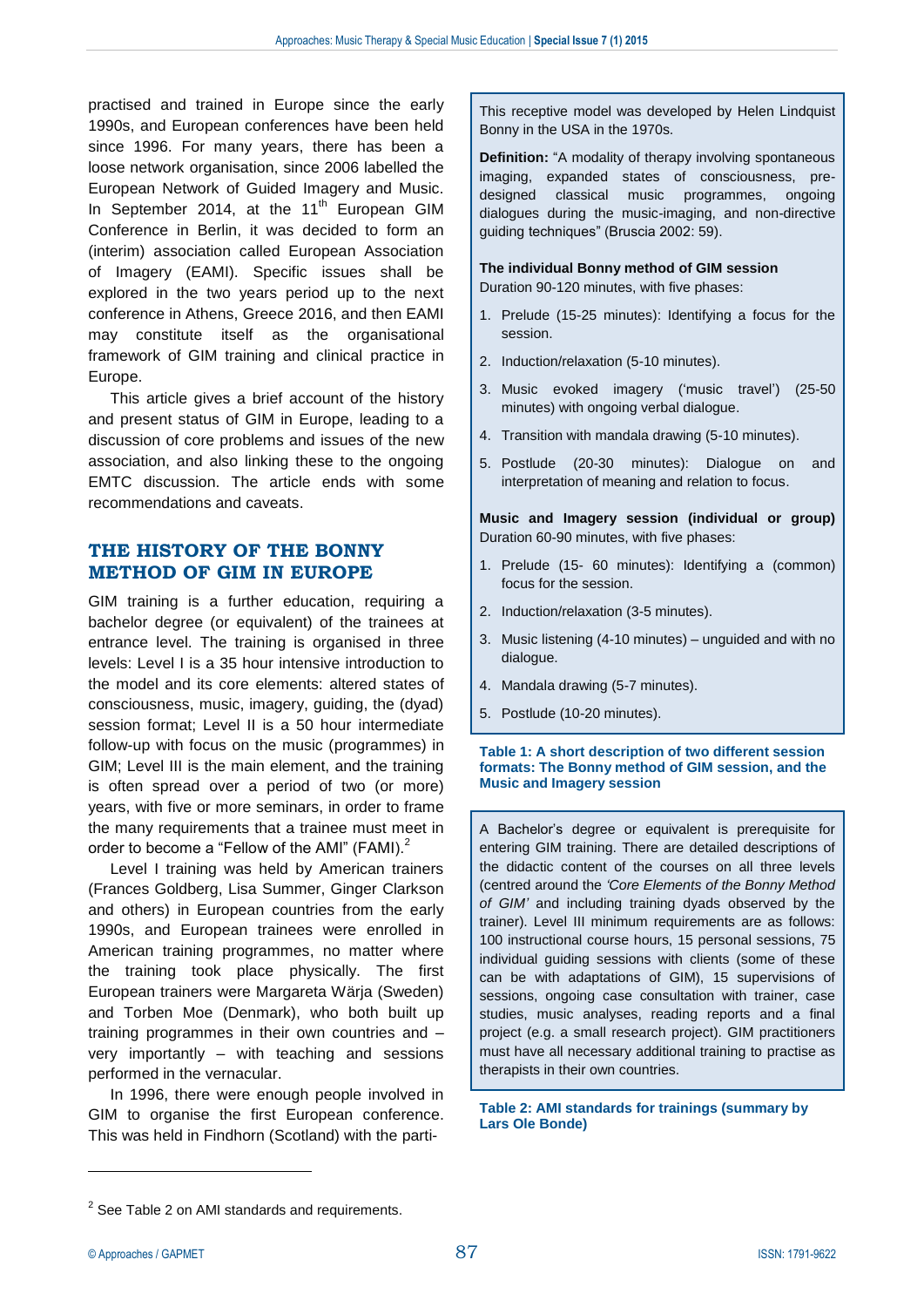cipation and support of Helen Bonny. Since 1998 there have been biannual conferences in several countries (see Table 3). Wärja (2010) gives an account of the conferences and organisational work up to 2010.

The organisation was very loose. Some countries formed national societies or networks to support the growth of GIM at a national level. The location of the European conferences was decided at the end of each conference, and it took some years before it became necessary to make a more formal organisation. An important step was taken in Ammerdown 2006 when four primary trainers (Margareta Wärja, Torben Moe, Dag Körlin and Leslie Bunt) were given the responsibility to suggest an organisation for the European body of GIM practitioners. This steering group – also called the "boatkeepers" – met on several occasions, and in Fevik 2008, The European Network of Guided Imagery and Music (ENGIM) was formed. The steering group was enlarged with representatives of Fellows and trainees (Ian Leslie, Anthony Hall and Lena Uggla) and with German Primary trainers (Isabelle Frohne-Hagemann and Gina Kästele). The steering group has continuously worked with issues such as ethical standards for GIM in Europe, principles and standards for training and elements of a constitution for a formal association, and the work has been presented and discussed in 2010 and 2012, finally leading to the establishment of an interim European Association of Music and Imagery (EAMI) in Berlin 2014. The interim board is composed of the following persons: Torben Moe (chair), Leslie Bunt, Dag Körlin, Isabelle Frohne-Hagemann, Gina Kästele, Patxi del Campo and Barbara Zanchi.

## **STATUS 2014**

In September 2014, there were 14 AMI-approved Primary trainers and 96 AMI Fellows in Europe (see Table 4 for the national distribution). There is no official record of trainees enrolled in level II or III training, but a plausible number is 50+. Level I is part of the music therapy training in some countries, but seen as a whole GIM training is located outside universities and academies.

At the 11<sup>th</sup> European GIM Conference in Berlin 17-20 September 2014, the "boatkeepers" presented a draft constitution for a new European Association of Music and Imagery (EAMI). The transition from network to association was discussed thoroughly, and at the final meeting it was decided almost unanimously to form an interim

- **1996** Findhorn (Scotland; Helen Bonny and AMI President Roseann Kasayka present)
- **1997** Skælskør (Denmark)
- **1998** Stockholm (Sweden)
- **2000** Elba (Italy; Helen Bonny present)
- **2002** Krummendeich (Germany)
- **2004** An old monastery near Sofia (Bulgaria)
- **2006** Ammerdown (UK; AMI President Therese West present)
- **2008** Fevik (Norway; AMI President Louise Dimicelli-Mitran present)
- **2010** Laguardia (Spain; AMI President Maureen Hearns and Erich Bonny present)
- **2012** Vadstena (Sweden; AMI President Maureen Hearns present)
- **2014** Berlin (Germany; AMI President Maya Story present)

#### **Table 3: European GIM conferences 1996-2016**

EAMI. The task of the interim board will be to qualify the constitution by formulating:

- 1) A budget for a full functional EAMI, including a functioning office that will make it economically possible for members from eastern and southern Europe to also join the association.
- 2) Standards for the endorsement of new trainers.
- 3) Standards for the endorsement of new training programmes.

The board and sub-committees will be working on the three issues and deliver reports and drafts that can serve as foundation for the final decision on EAMI in 2016.

It is interesting to observe that ENGIM or other international GIM organisations (e.g. AMI) are not listed in the International Index of Music Therapy Organisations (IIMTO) (Tsiris 2014). This is an indication of the frail connection between the GIM organisations and the European Music Therapy Confederation (EMTC) and the World Federation of Music Therapy (WFMT), and this connection certainly needs to be improved.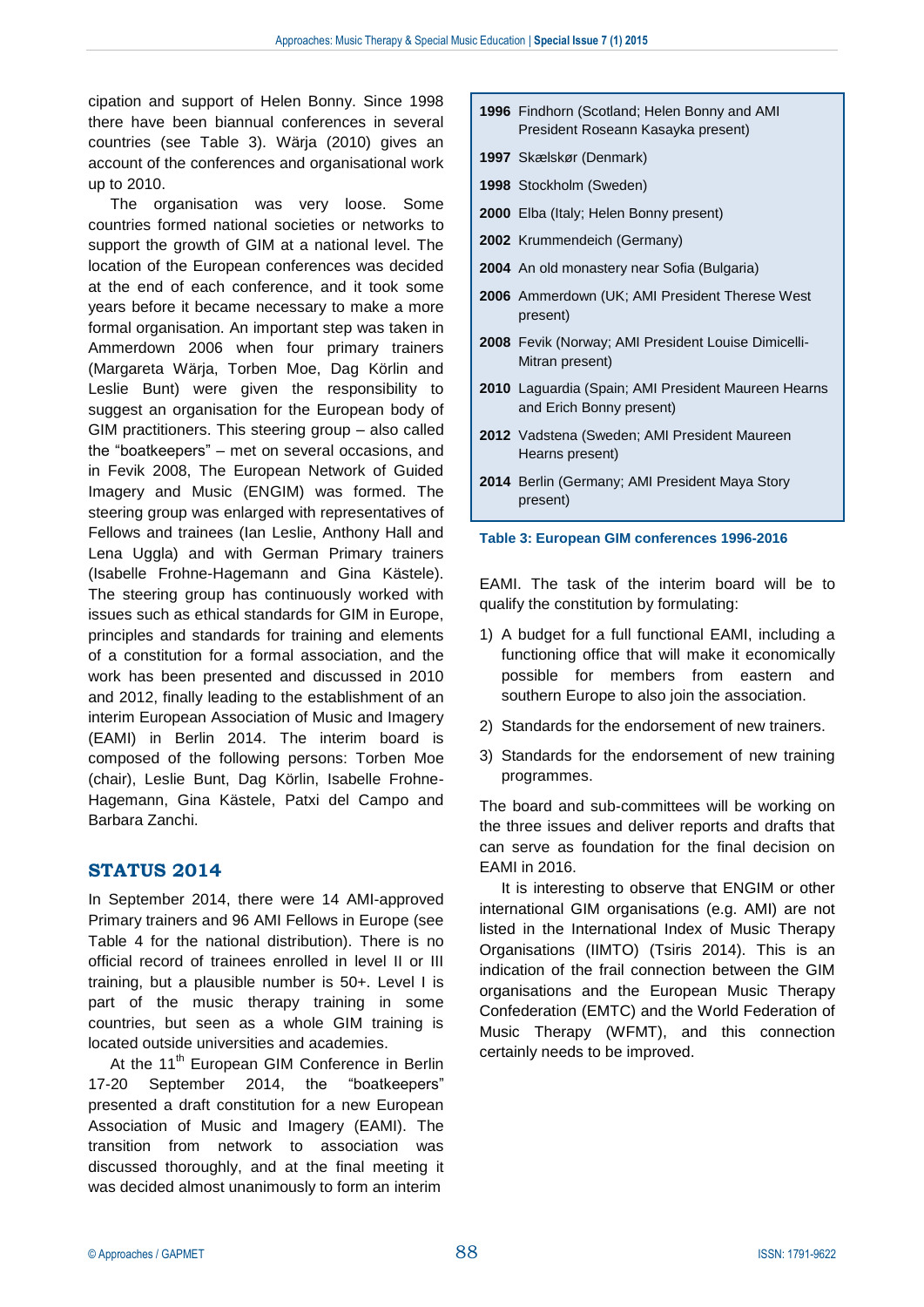| <b>Bulgaria:</b>                    | 2 practitioners                                                                                                                                                                                                  |
|-------------------------------------|------------------------------------------------------------------------------------------------------------------------------------------------------------------------------------------------------------------|
| <b>Denmark:</b>                     | 8 practitioners (of which 3 are Primary<br>trainers: Torben Moe, Ellen Thomasen,<br>and Lars Ole Bonde)                                                                                                          |
| <b>Finland:</b>                     | 3 practitioners                                                                                                                                                                                                  |
| <b>Germany:</b>                     | 30 practitioners (of which 3 are Primary<br>trainers: Isabelle Frohne-Hagemann,<br>Christina Achter and Gina Kästele; and 2<br>are Primary trainers outside the framework<br>of AMI: Carola Maack, Edith Geiger) |
| Greece:                             | 1 practitioner (of which 1 is Primary trainer:<br>Evangelia Papanikolaou)                                                                                                                                        |
| Hungary:                            | 1 practitioner                                                                                                                                                                                                   |
| <b>Ireland:</b>                     | 2 practitioners                                                                                                                                                                                                  |
| Italy:                              | 3 practitioners (of which 1 is Primary<br>trainer: Gabriella Perilli)                                                                                                                                            |
| Norway:                             | 6 practitioners                                                                                                                                                                                                  |
| <b>Spain:</b>                       | 23 practitioners (of which 1 is Primary<br>trainer: Esperanza Torres Serna)                                                                                                                                      |
| Sweden:                             | 8 practitioners (of which 3 are Primary<br>trainers: Margareta Wärja, Dag Körlin,<br>Katarina Mårtenson Blom)                                                                                                    |
| <b>Switzerland:</b> 3 practitioners |                                                                                                                                                                                                                  |
| UK:                                 | 6 practitioners (of which 2 are Primary<br>trainers: Leslie Bunt, Martin Lawes)                                                                                                                                  |
|                                     |                                                                                                                                                                                                                  |

**Table 4: Licensed GIM practitioners (Fellows of AMI) and Primary trainers in European countries 2014 (from the AMI website; [http://ami-bonnymethod.org\)](http://ami-bonnymethod.org/)**

# **DISCUSSION**

This discussion will address three major issues: (1) The organisation of GIM in Europe and the world (including the relationship between EAMI and AMI), and closely related to this (2) European training standards, and (3) the relationship between EAMI and EMTC.

(1) Ever since the idea of forming a European GIM organisation was formulated, AMI and its presidents have supported it (Table 3 shows that AMI presidents have attended many of the conferences). AMI has actually presented a vision of a future situation where a "Global Confederation of Music and Imagery" can be founded and serve as the 'umbrella' covering national or regional associations such as AMI (USA), MAIA (Australia), NZIMA (New Zealand), and EAMI. If agreement cannot be reached at a European level in 2016, more geographically and culturally limited associations can be formed as an alternative, e.g. a Scandinavian Association (covering Sweden, Norway,

Denmark), a Germanic Association (covering Germany, Austria and Switzerland), and so on.

- (2) A core issue in the discussion of training standards is the qualification required from a GIM trainee as prerequisite. AMI requires a bachelor's degree, however, the AMI guidelines also state that "Exceptions may be granted at the discretion of the trainer". It is obvious (and necessary) that the trainer must evaluate the prerequisites of the trainee, however, it has been a constant source of discussion and disagreement what exceptions trainers actually make. In my personal opinion, far too many trainees without the necessary prerequisites are accepted in far too many programmes. This relates to another core sentence in the AMI document (p. 11): "Trainees must also have all necessary additional training to practise as therapists in their own countries". This seems uncontroversial, however, it is not specified what "therapist" actually means. Personally, I would like the sentence to say "as psychotherapists and/or music therapists (or similar)" – in order to exclude e.g. physiotherapists, occupational therapists, flower therapists and other trainings/professions that do not include basic psychotherapeutic training. At least in Europe, there are many trainees and fellows who are not trained as psychotherapists before they enter GIM training, and GIM remains their only training in psychotherapy. The controversy is well-known also in the EMTC, but in that context more related to the question of personal therapy as a mandatory part of the training programme.
- (3) National rules and legislations concerning psychotherapy and music therapy are extremely different in European countries, not least when it comes to the question of psychotherapy and music therapy. Even if GIM is a further education, it is not necessarily easier to find a path through the 'legislation jungle'. The reason is, as mentioned above, that GIM is practised by non-music therapists also. These GIM therapists have a background in e.g. physiotherapy, occupational therapy, or Heilpraktik (a special German health profession), and they follow the rules of these professions in their specific country, that may be very different from the rules related to music therapy.

These differences are well-known in an EMTC context, and therefore I will just mention two examples to illustrate the complexity of the issue: In the UK, music therapists (and other arts therapists)